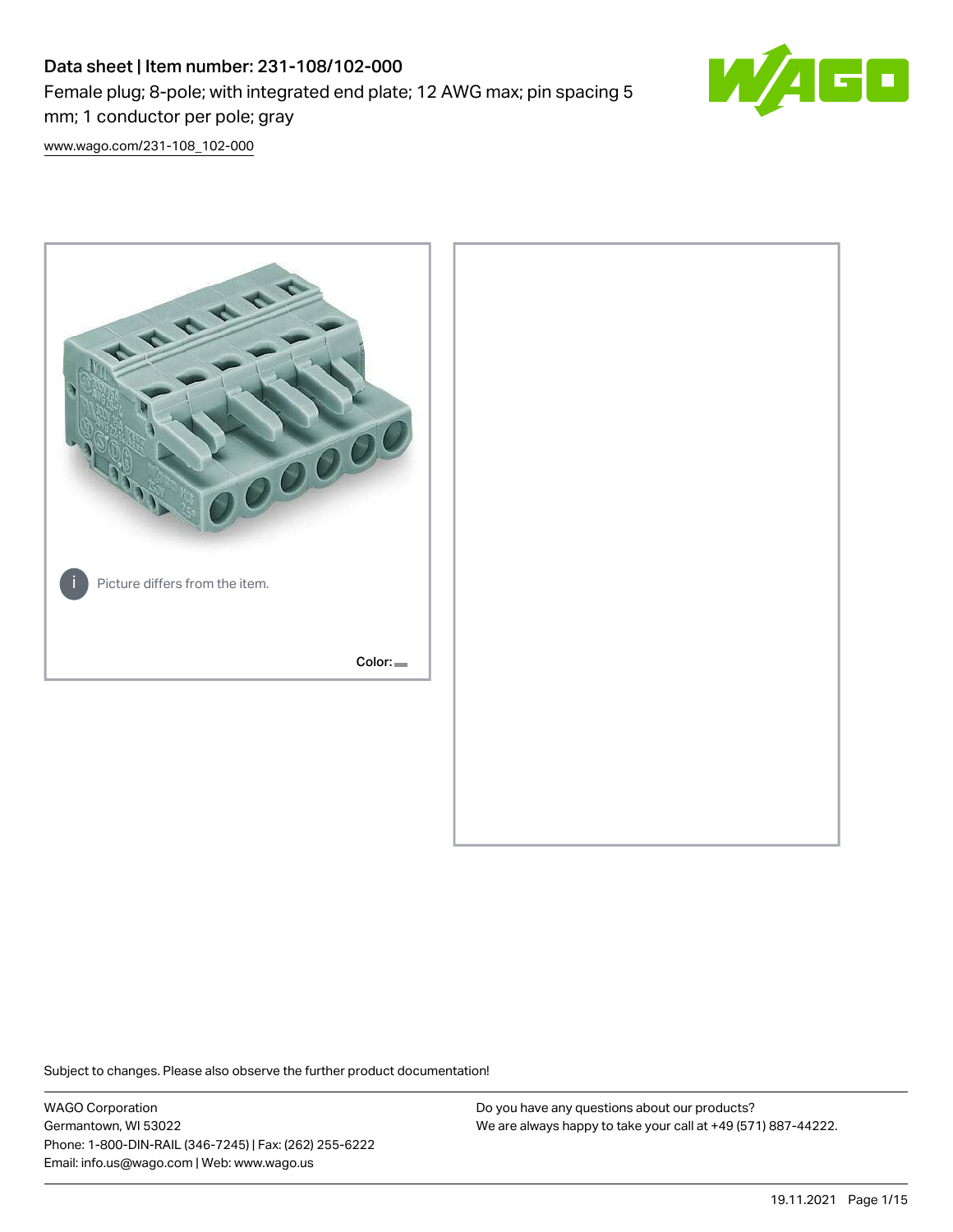

Dimensions in mm

L = pole no. x pin spacing

2- to 3-pole female connectors – one latch only

### Item description

- **Universal connection for all conductor types**
- Easy cable pre-assembly and on-unit wiring via vertical and horizontal CAGE CLAMP<sup>®</sup> actuation  $\blacksquare$
- $\blacksquare$ Integrated test ports
- $\blacksquare$ With coding fingers

Subject to changes. Please also observe the further product documentation! Data

WAGO Corporation Germantown, WI 53022 Phone: 1-800-DIN-RAIL (346-7245) | Fax: (262) 255-6222 Email: info.us@wago.com | Web: www.wago.us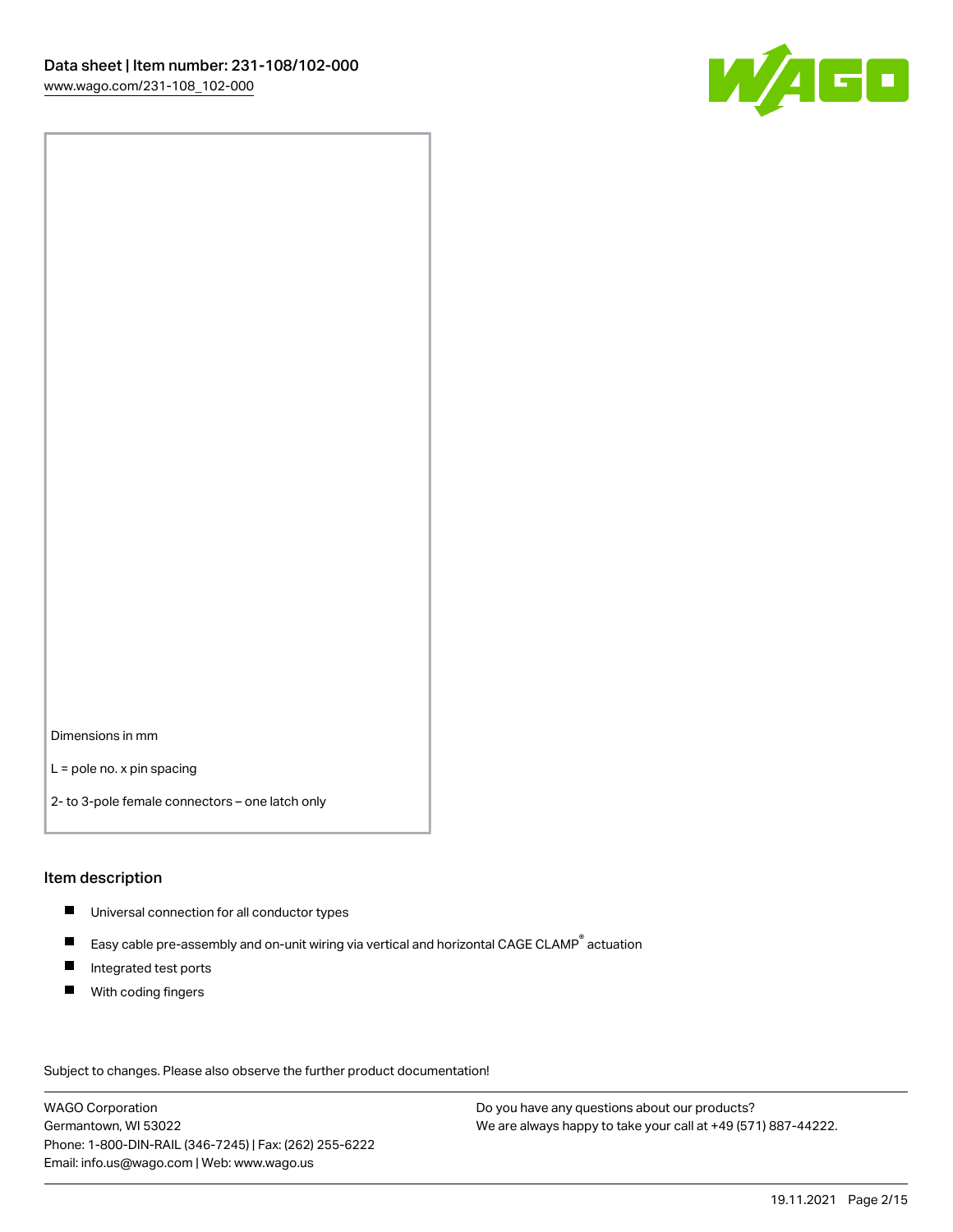

### Data Notes

| Safety information 1 | The MCS-MULTI CONNECTION SYSTEM includes connectors<br>without breaking capacity in accordance with DIN EN 61984. When<br>used as intended, these connectors must not be connected<br>/disconnected when live or under load. The circuit design should<br>ensure header pins, which can be touched, are not live when<br>unmated. |
|----------------------|-----------------------------------------------------------------------------------------------------------------------------------------------------------------------------------------------------------------------------------------------------------------------------------------------------------------------------------|
| Variants:            | Gold-plated or partially gold-plated contact surfaces<br>Other versions (or variants) can be requested from WAGO Sales or<br>configured at https://configurator.wago.com/                                                                                                                                                         |

### Electrical data

### IEC Approvals

| Ratings per                 | IEC/EN 60664-1                                                        |  |
|-----------------------------|-----------------------------------------------------------------------|--|
| Rated voltage (III / 3)     | 320 V                                                                 |  |
| Rated surge voltage (III/3) | 4 <sub>k</sub> V                                                      |  |
| Rated voltage (III/2)       | 320 V                                                                 |  |
| Rated surge voltage (III/2) | 4 <sub>k</sub> V                                                      |  |
| Nominal voltage (II/2)      | 630 V                                                                 |  |
| Rated surge voltage (II/2)  | 4 <sub>k</sub> V                                                      |  |
| Rated current               | 16A                                                                   |  |
| Legend (ratings)            | $(III / 2)$ $\triangle$ Overvoltage category III / Pollution degree 2 |  |

### UL Approvals

| Approvals per                  | UL 1059 |
|--------------------------------|---------|
| Rated voltage UL (Use Group B) | 300 V   |
| Rated current UL (Use Group B) | 15 A    |
| Rated voltage UL (Use Group D) | 300 V   |
| Rated current UL (Use Group D) | 10 A    |

### Ratings per UL

| Rated voltage UL 1977 | 300 V |
|-----------------------|-------|
| Rated current UL 1977 |       |

### CSA Approvals

Approvals per CSA

| <b>WAGO Corporation</b>                                | Do you have any questions about our products?                 |
|--------------------------------------------------------|---------------------------------------------------------------|
| Germantown, WI 53022                                   | We are always happy to take your call at +49 (571) 887-44222. |
| Phone: 1-800-DIN-RAIL (346-7245)   Fax: (262) 255-6222 |                                                               |
| Email: info.us@wago.com   Web: www.wago.us             |                                                               |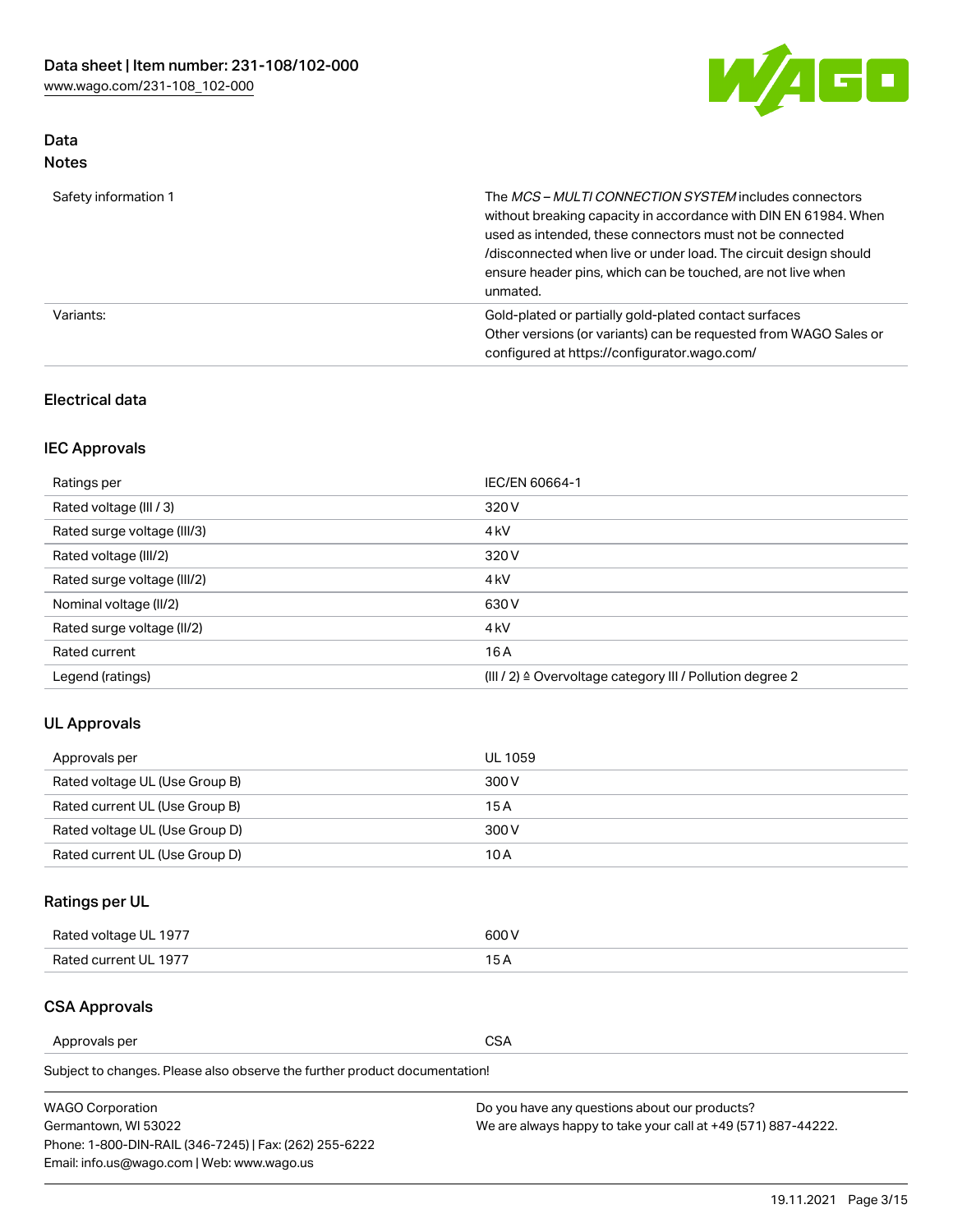[www.wago.com/231-108\\_102-000](http://www.wago.com/231-108_102-000)



| Rated voltage CSA (Use Group B) | 300 V |
|---------------------------------|-------|
| Rated current CSA (Use Group B) | 15 A  |
| Rated voltage CSA (Use Group D) | 300 V |
| Rated current CSA (Use Group D) | 10 A  |

### Connection data

| Total number of connection points |  |
|-----------------------------------|--|
| Total number of potentials        |  |
| Number of connection types        |  |
| Number of levels                  |  |

### Connection 1

| Connection technology                             | CAGE CLAMP <sup>®</sup>                 |
|---------------------------------------------------|-----------------------------------------|
| Actuation type                                    | Operating tool                          |
| Solid conductor                                   | $0.082.5$ mm <sup>2</sup> / 28  12 AWG  |
| Fine-stranded conductor                           | $0.08$ 2.5 mm <sup>2</sup> / 28  12 AWG |
| Fine-stranded conductor; with insulated ferrule   | $0.251.5$ mm <sup>2</sup>               |
| Fine-stranded conductor; with uninsulated ferrule | $0.252.5$ mm <sup>2</sup>               |
| Strip length                                      | 89 mm / 0.31  0.35 inch                 |
| Number of poles                                   | 8                                       |
| Conductor entry direction to mating direction     | 0°                                      |

### Physical data

| Pin spacing | 5 mm / 0.197 inch    |
|-------------|----------------------|
| Width       | 40 mm / 1.575 inch   |
| Height      | 14.3 mm / 0.563 inch |
| Depth       | 26.5 mm / 1.043 inch |

### Plug-in connection

| Contact type (pluggable connector)   | Female connector/socket |
|--------------------------------------|-------------------------|
| Connector (connection type)          | for conductor           |
| Mismating protection                 | No                      |
| Plugging without loss of pin spacing |                         |
| Locking of plug-in connection        | Without                 |

Subject to changes. Please also observe the further product documentation!

WAGO Corporation Germantown, WI 53022 Phone: 1-800-DIN-RAIL (346-7245) | Fax: (262) 255-6222 Email: info.us@wago.com | Web: www.wago.us Do you have any questions about our products? We are always happy to take your call at +49 (571) 887-44222.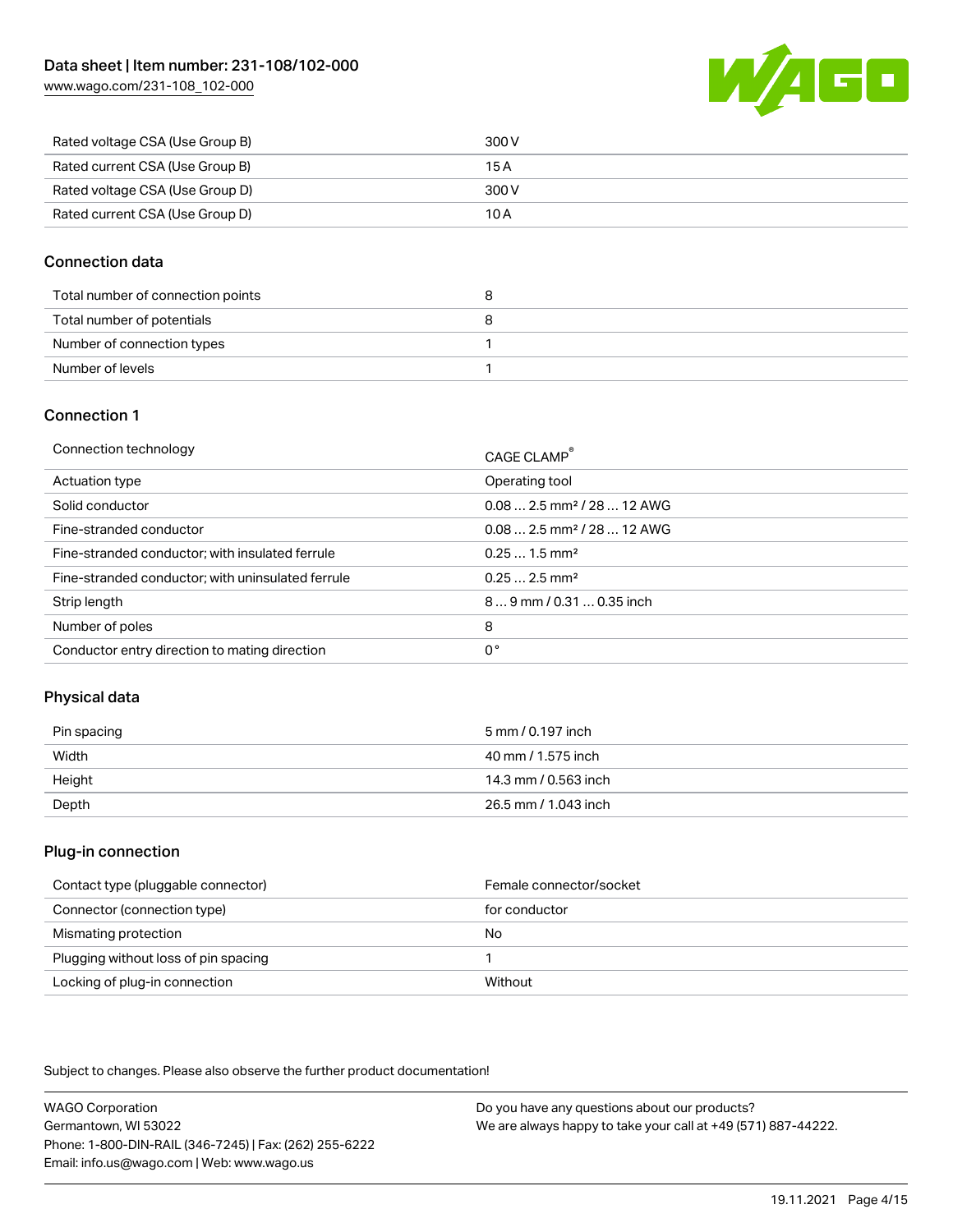

### Material data

| Color                       | gray                              |  |
|-----------------------------|-----------------------------------|--|
| Material group              |                                   |  |
| Insulation material         | Polyamide (PA66)                  |  |
| Flammability class per UL94 | V <sub>0</sub>                    |  |
| Clamping spring material    | Chrome nickel spring steel (CrNi) |  |
| Contact material            | Copper alloy                      |  |
| Contact plating             | tin-plated                        |  |
| Fire load                   | $0.192$ MJ                        |  |
| Weight                      | 13.9 <sub>g</sub>                 |  |

### Environmental requirements

| Limit temperature range<br>$\blacksquare$ . The contract of the contract of the contract of the contract of the contract of the contract of the contract of the contract of the contract of the contract of the contract of the contract of the contract of the | -60  +85 °Ր |  |
|-----------------------------------------------------------------------------------------------------------------------------------------------------------------------------------------------------------------------------------------------------------------|-------------|--|
|-----------------------------------------------------------------------------------------------------------------------------------------------------------------------------------------------------------------------------------------------------------------|-------------|--|

### Commercial data

| Product Group         | 3 (Multi Conn. System) |
|-----------------------|------------------------|
| PU (SPU)              | 50 Stück               |
| Packaging type        | box                    |
| Country of origin     | DE                     |
| <b>GTIN</b>           | 4044918340472          |
| Customs tariff number | 8536694040             |

### Approvals / Certificates

#### Country specific Approvals

| Logo | Approval                               | <b>Additional Approval Text</b> | Certificate<br>name |
|------|----------------------------------------|---------------------------------|---------------------|
|      | CВ<br>DEKRA Certification B.V.         | IEC 61984                       | NL-39756            |
|      | <b>CSA</b><br>DEKRA Certification B.V. | C <sub>22.2</sub>               | LR 18677-<br>25     |

#### Ship Approvals

|      | ABS      |                          | - ك ا       |
|------|----------|--------------------------|-------------|
| Logo | Approval | Additional Approval Text | name        |
|      |          |                          | ∵ertificate |

| <b>WAGO Corporation</b>                                | Do you have any questions about our products?                 |
|--------------------------------------------------------|---------------------------------------------------------------|
| Germantown, WI 53022                                   | We are always happy to take your call at +49 (571) 887-44222. |
| Phone: 1-800-DIN-RAIL (346-7245)   Fax: (262) 255-6222 |                                                               |
| Email: info.us@wago.com   Web: www.wago.us             |                                                               |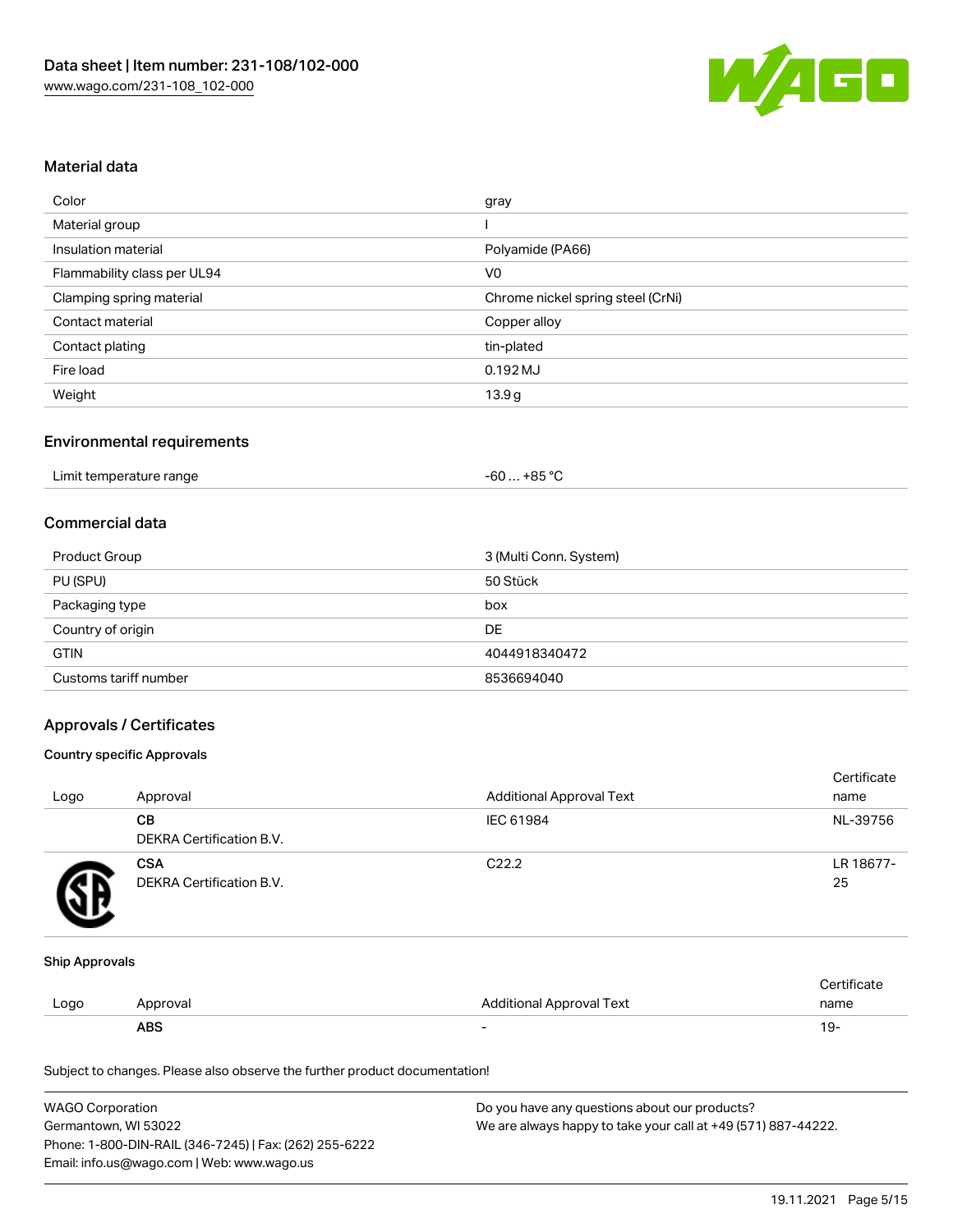Underwriters Laboratories Inc.



| <b>ABS</b>          | American Bureau of Shipping                             |                                 | HG1869876-<br><b>PDA</b> |
|---------------------|---------------------------------------------------------|---------------------------------|--------------------------|
| <b>VERITAS</b>      | BV<br>Bureau Veritas S.A.                               | <b>IEC 60998</b>                | 11915/D0<br><b>BV</b>    |
|                     | <b>DNV GL</b><br>Det Norske Veritas, Germanischer Lloyd | -                               | TAE000016Z               |
| <b>UL-Approvals</b> |                                                         |                                 |                          |
|                     |                                                         |                                 | Certificate              |
| Logo                | Approval                                                | <b>Additional Approval Text</b> | name                     |
|                     | UL                                                      | <b>UL 1059</b>                  | E45172                   |
|                     | Underwriters Laboratories Inc.                          |                                 |                          |
|                     | <b>UR</b>                                               | <b>UL 1977</b>                  | E45171                   |

### Counterpart

Email: info.us@wago.com | Web: www.wago.us

|                         | Item no.231-608<br>Male connector; 8-pole; Pin spacing 5 mm; gray                                                                                                                              |                                                               | www.wago.com/231-608             |
|-------------------------|------------------------------------------------------------------------------------------------------------------------------------------------------------------------------------------------|---------------------------------------------------------------|----------------------------------|
|                         | Item no.231-138/001-000<br>Male header; 8-pole; THT; 1.0 x 1.0 mm solder pin; straight; pin spacing 5 mm; gray                                                                                 |                                                               | www.wago.com/231-138/001-000     |
|                         | Item no.231-438/001-000<br>Male header; 8-pole; THT; 1.0 x 1.0 mm solder pin; angled; pin spacing 5 mm; gray                                                                                   |                                                               | www.wago.com/231-438/001-000     |
| Marking accessories     | <b>Optional accessories</b>                                                                                                                                                                    |                                                               |                                  |
| Marking strip           |                                                                                                                                                                                                |                                                               |                                  |
|                         | Item no.: 210-331/500-103<br>Marking strips; as a DIN A4 sheet; MARKED; 1-12 (300x); Height of marker strip: 2.3 mm/0.091 in; Strip<br>length 182 mm; Horizontal marking; Self-adhesive; white |                                                               | www.wago.com/210-331<br>/500-103 |
|                         | Subject to changes. Please also observe the further product documentation!                                                                                                                     |                                                               |                                  |
| <b>WAGO Corporation</b> |                                                                                                                                                                                                | Do you have any questions about our products?                 |                                  |
| Germantown, WI 53022    |                                                                                                                                                                                                | We are always happy to take your call at +49 (571) 887-44222. |                                  |
|                         | Phone: 1-800-DIN-RAIL (346-7245)   Fax: (262) 255-6222                                                                                                                                         |                                                               |                                  |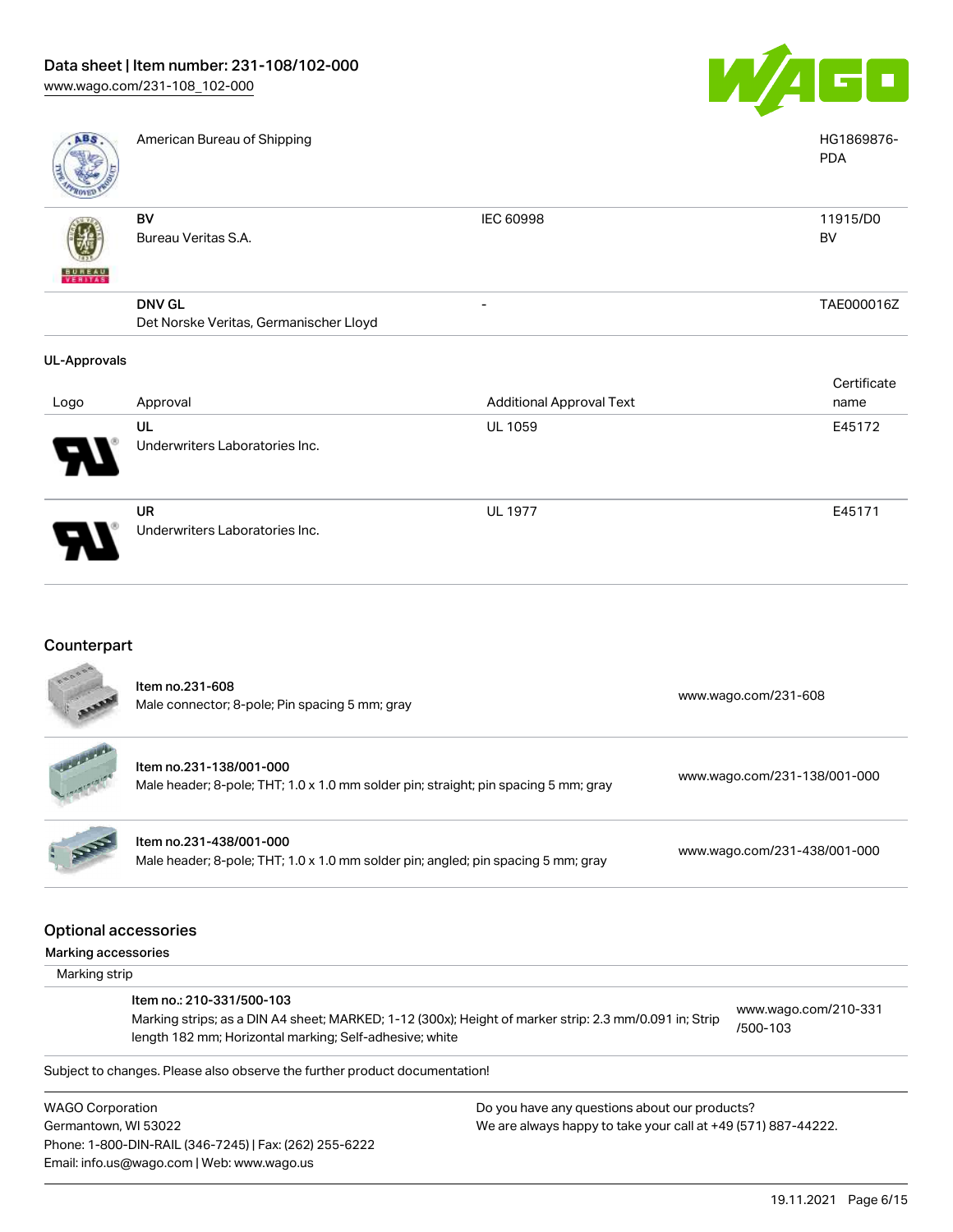[www.wago.com/231-108\\_102-000](http://www.wago.com/231-108_102-000)



|                            | Item no.: 210-331/500-104<br>Marking strips; as a DIN A4 sheet; MARKED; 13-24 (300x); Height of marker strip: 2.3 mm/0.091 in; Strip                    | www.wago.com/210-331<br>/500-104 |
|----------------------------|---------------------------------------------------------------------------------------------------------------------------------------------------------|----------------------------------|
|                            | length 182 mm; Horizontal marking; Self-adhesive; white                                                                                                 |                                  |
|                            | Item no.: 210-332/500-202                                                                                                                               | www.wago.com/210-332             |
|                            | Marking strips; as a DIN A4 sheet; MARKED; 1-16 (160x); Height of marker strip: 3 mm; Strip length 182<br>mm; Horizontal marking; Self-adhesive; white  | /500-202                         |
|                            | Item no.: 210-332/500-206                                                                                                                               | www.wago.com/210-332             |
|                            | Marking strips; as a DIN A4 sheet; MARKED; 33-48 (160x); Height of marker strip: 3 mm; Strip length<br>182 mm; Horizontal marking; Self-adhesive; white | /500-206                         |
|                            | Item no.: 210-332/500-205                                                                                                                               |                                  |
|                            | Marking strips; as a DIN A4 sheet; MARKED; 1-32 (80x); Height of marker strip: 3 mm; Strip length 182<br>mm; Horizontal marking; Self-adhesive; white   | www.wago.com/210-332<br>/500-205 |
|                            | Item no.: 210-332/500-204                                                                                                                               | www.wago.com/210-332             |
|                            | Marking strips; as a DIN A4 sheet; MARKED; 17-32 (160x); Height of marker strip: 3 mm; Strip length                                                     | /500-204                         |
|                            | 182 mm; Horizontal marking; Self-adhesive; white                                                                                                        |                                  |
| <b>Testing accessories</b> |                                                                                                                                                         |                                  |
| Testing accessories        |                                                                                                                                                         |                                  |
|                            | ltem no.: 210-136<br>Test plug; 2 mm Ø; with 500 mm cable                                                                                               | www.wago.com/210-136             |
|                            | ltem no.: 231-661<br>Test plugs for female connectors; for 5 mm and 5.08 mm pin spacing; 2,50 mm <sup>2</sup> ; light gray                              | www.wago.com/231-661             |
| Cover                      |                                                                                                                                                         |                                  |
| Cover                      |                                                                                                                                                         |                                  |
|                            | Item no.: 231-668<br>Lockout caps; for covering unused clamping units; gray                                                                             | www.wago.com/231-668             |
| <b>Ferrules</b>            |                                                                                                                                                         |                                  |
| Ferrule                    |                                                                                                                                                         |                                  |
|                            | Item no.: 216-101<br>Ferrule; Sleeve for 0.5 mm <sup>2</sup> / AWG 22; uninsulated; electro-tin plated; silver-colored                                  | www.wago.com/216-101             |
|                            | Item no.: 216-104<br>Ferrule; Sleeve for 1.5 mm <sup>2</sup> / AWG 16; uninsulated; electro-tin plated; silver-colored                                  | www.wago.com/216-104             |
| Ĭ                          | Item no.: 216-106                                                                                                                                       | www.wago.com/216-106             |
|                            | Ferrule; Sleeve for 2.5 mm <sup>2</sup> / AWG 14; uninsulated; electro-tin plated; silver-colored                                                       |                                  |
|                            | Item no.: 216-102<br>Ferrule; Sleeve for 0.75 mm <sup>2</sup> / AWG 20; uninsulated; electro-tin plated; silver-colored                                 | www.wago.com/216-102             |
|                            | Item no.: 216-103<br>Ferrule; Sleeve for 1 mm <sup>2</sup> / AWG 18; uninsulated; electro-tin plated                                                    | www.wago.com/216-103             |
|                            |                                                                                                                                                         |                                  |

| <b>WAGO Corporation</b>                                | Do you have any questions about our products?                 |
|--------------------------------------------------------|---------------------------------------------------------------|
| Germantown, WI 53022                                   | We are always happy to take your call at +49 (571) 887-44222. |
| Phone: 1-800-DIN-RAIL (346-7245)   Fax: (262) 255-6222 |                                                               |
| Email: info.us@wago.com   Web: www.wago.us             |                                                               |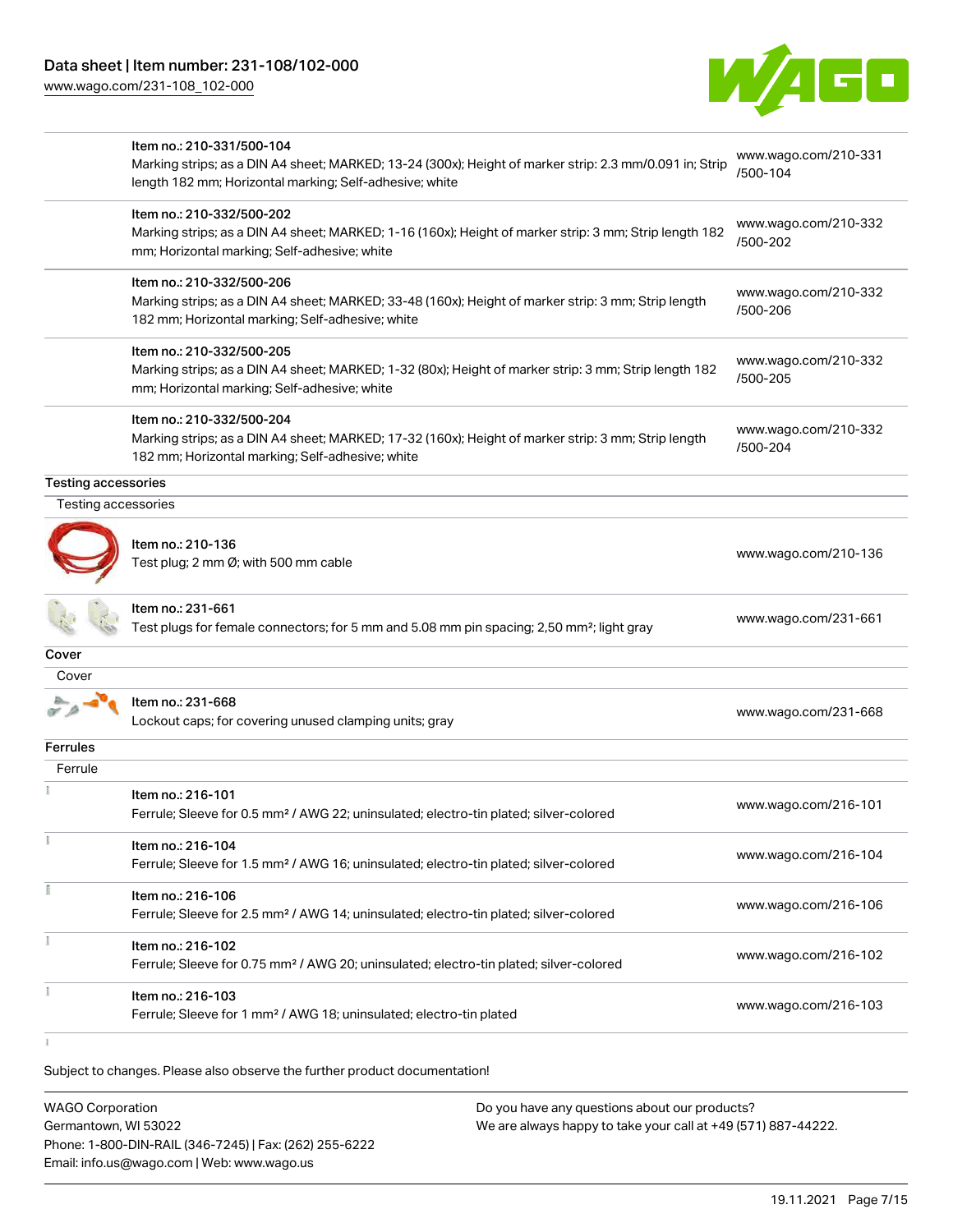Phone: 1-800-DIN-RAIL (346-7245) | Fax: (262) 255-6222

Email: info.us@wago.com | Web: www.wago.us

[www.wago.com/231-108\\_102-000](http://www.wago.com/231-108_102-000)



| Item no.: 216-123<br>Ferrule; Sleeve for 1 mm <sup>2</sup> / AWG 18; uninsulated; electro-tin plated; silver-colored                                                                              |                                                                                                                | www.wago.com/216-123 |
|---------------------------------------------------------------------------------------------------------------------------------------------------------------------------------------------------|----------------------------------------------------------------------------------------------------------------|----------------------|
| Item no.: 216-122<br>Ferrule; Sleeve for 0.75 mm <sup>2</sup> / AWG 20; uninsulated; electro-tin plated; silver-colored                                                                           |                                                                                                                | www.wago.com/216-122 |
| Item no.: 216-124<br>Ferrule; Sleeve for 1.5 mm <sup>2</sup> / AWG 16; uninsulated; electro-tin plated                                                                                            |                                                                                                                | www.wago.com/216-124 |
| Item no.: 216-142<br>Ferrule; Sleeve for 0.75 mm <sup>2</sup> / 18 AWG; uninsulated; electro-tin plated; electrolytic copper; gastight<br>crimped; acc. to DIN 46228, Part 1/08.92                |                                                                                                                | www.wago.com/216-142 |
| Item no.: 216-132<br>Ferrule; Sleeve for 0.34 mm <sup>2</sup> / AWG 24; uninsulated; electro-tin plated                                                                                           |                                                                                                                | www.wago.com/216-132 |
| Item no.: 216-121<br>Ferrule; Sleeve for 0.5 mm <sup>2</sup> / AWG 22; uninsulated; electro-tin plated; silver-colored                                                                            |                                                                                                                | www.wago.com/216-121 |
| Item no.: 216-143<br>Ferrule; Sleeve for 1 mm <sup>2</sup> / AWG 18; uninsulated; electro-tin plated; electrolytic copper; gastight<br>crimped; acc. to DIN 46228, Part 1/08.92                   |                                                                                                                | www.wago.com/216-143 |
| Item no.: 216-131<br>Ferrule; Sleeve for 0.25 mm <sup>2</sup> / AWG 24; uninsulated; electro-tin plated; silver-colored                                                                           |                                                                                                                | www.wago.com/216-131 |
| Item no.: 216-141<br>Ferrule; Sleeve for 0.5 mm <sup>2</sup> / 20 AWG; uninsulated; electro-tin plated; electrolytic copper; gastight<br>crimped; acc. to DIN 46228, Part 1/08.92                 |                                                                                                                | www.wago.com/216-141 |
| Item no.: 216-152<br>Ferrule; Sleeve for 0.34 mm <sup>2</sup> / AWG 24; uninsulated; electro-tin plated                                                                                           |                                                                                                                | www.wago.com/216-152 |
| Item no.: 216-203<br>Ferrule; Sleeve for 1 mm <sup>2</sup> / AWG 18; insulated; electro-tin plated; red                                                                                           |                                                                                                                | www.wago.com/216-203 |
| Item no.: 216-202<br>Ferrule; Sleeve for 0.75 mm <sup>2</sup> / 18 AWG; insulated; electro-tin plated; gray                                                                                       |                                                                                                                | www.wago.com/216-202 |
| Item no.: 216-151<br>Ferrule; Sleeve for 0.25 mm <sup>2</sup> / AWG 24; uninsulated; electro-tin plated                                                                                           |                                                                                                                | www.wago.com/216-151 |
| Item no.: 216-204<br>Ferrule; Sleeve for 1.5 mm <sup>2</sup> / AWG 16; insulated; electro-tin plated; black                                                                                       |                                                                                                                | www.wago.com/216-204 |
| Item no.: 216-144<br>Ferrule; Sleeve for 1.5 mm <sup>2</sup> / AWG 16; uninsulated; electro-tin plated; electrolytic copper; gastight<br>crimped; acc. to DIN 46228, Part 1/08.92; silver-colored |                                                                                                                | www.wago.com/216-144 |
| Item no.: 216-201<br>Ferrule; Sleeve for 0.5 mm <sup>2</sup> / 20 AWG; insulated; electro-tin plated; white                                                                                       |                                                                                                                | www.wago.com/216-201 |
| Item no.: 216-223<br>Ferrule; Sleeve for 1 mm <sup>2</sup> / AWG 18; insulated; electro-tin plated; red                                                                                           |                                                                                                                | www.wago.com/216-223 |
| Item no.: 216-241<br>Ferrule; Sleeve for 0.5 mm <sup>2</sup> / 20 AWG; insulated; electro-tin plated; electrolytic copper; gastight                                                               |                                                                                                                | www.wago.com/216-241 |
| Subject to changes. Please also observe the further product documentation!                                                                                                                        |                                                                                                                |                      |
| <b>WAGO Corporation</b><br>Germantown, WI 53022                                                                                                                                                   | Do you have any questions about our products?<br>We are always happy to take your call at +49 (571) 887-44222. |                      |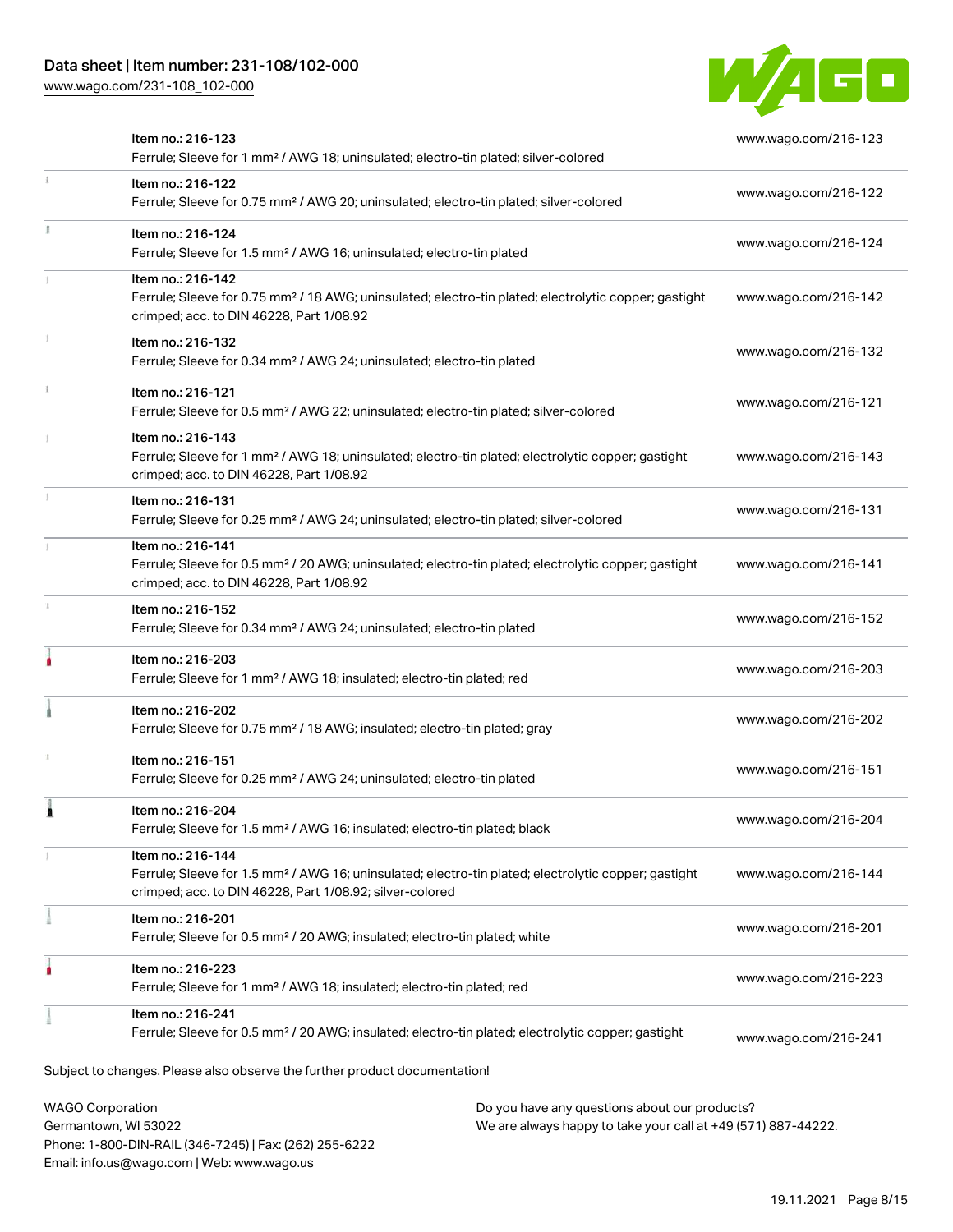### Data sheet | Item number: 231-108/102-000

Phone: 1-800-DIN-RAIL (346-7245) | Fax: (262) 255-6222

Email: info.us@wago.com | Web: www.wago.us

[www.wago.com/231-108\\_102-000](http://www.wago.com/231-108_102-000)



crimped; acc. to DIN 46228, Part 4/09.90; white

|                         | Item no.: 216-242<br>Ferrule; Sleeve for 0.75 mm <sup>2</sup> / 18 AWG; insulated; electro-tin plated; electrolytic copper; gastight<br>crimped; acc. to DIN 46228, Part 4/09.90; gray                  |                                                               | www.wago.com/216-242 |
|-------------------------|---------------------------------------------------------------------------------------------------------------------------------------------------------------------------------------------------------|---------------------------------------------------------------|----------------------|
|                         | Item no.: 216-222<br>Ferrule; Sleeve for 0.75 mm <sup>2</sup> / 18 AWG; insulated; electro-tin plated; gray                                                                                             |                                                               | www.wago.com/216-222 |
|                         | Item no.: 216-221<br>Ferrule; Sleeve for 0.5 mm <sup>2</sup> / 20 AWG; insulated; electro-tin plated; white                                                                                             |                                                               | www.wago.com/216-221 |
|                         | Item no.: 216-224<br>Ferrule; Sleeve for 1.5 mm <sup>2</sup> / AWG 16; insulated; electro-tin plated; black                                                                                             |                                                               | www.wago.com/216-224 |
|                         | Item no.: 216-243<br>Ferrule; Sleeve for 1 mm <sup>2</sup> / AWG 18; insulated; electro-tin plated; electrolytic copper; gastight crimped; www.wago.com/216-243<br>acc. to DIN 46228, Part 4/09.90; red |                                                               |                      |
|                         | Item no.: 216-244<br>Ferrule; Sleeve for 1.5 mm <sup>2</sup> / AWG 16; insulated; electro-tin plated; electrolytic copper; gastight<br>crimped; acc. to DIN 46228, Part 4/09.90; black                  |                                                               | www.wago.com/216-244 |
|                         | Item no.: 216-263<br>Ferrule; Sleeve for 1 mm <sup>2</sup> / AWG 18; insulated; electro-tin plated; electrolytic copper; gastight crimped; www.wago.com/216-263<br>acc. to DIN 46228, Part 4/09.90; red |                                                               |                      |
|                         | Item no.: 216-264<br>Ferrule; Sleeve for 1.5 mm <sup>2</sup> / AWG 16; insulated; electro-tin plated; electrolytic copper; gastight<br>crimped; acc. to DIN 46228, Part 4/09.90; black                  |                                                               | www.wago.com/216-264 |
|                         | Item no.: 216-284<br>Ferrule; Sleeve for 1.5 mm <sup>2</sup> / AWG 16; insulated; electro-tin plated; electrolytic copper; gastight<br>crimped; acc. to DIN 46228, Part 4/09.90; black                  |                                                               | www.wago.com/216-284 |
|                         | Item no.: 216-262<br>Ferrule; Sleeve for 0.75 mm <sup>2</sup> / 18 AWG; insulated; electro-tin plated; electrolytic copper; gastight<br>crimped; acc. to DIN 46228, Part 4/09.90; gray                  |                                                               | www.wago.com/216-262 |
|                         | Item no.: 216-301<br>Ferrule; Sleeve for 0.25 mm <sup>2</sup> / AWG 24; insulated; electro-tin plated; yellow                                                                                           |                                                               | www.wago.com/216-301 |
|                         | Item no.: 216-321<br>Ferrule; Sleeve for 0.25 mm <sup>2</sup> / AWG 24; insulated; electro-tin plated; yellow                                                                                           |                                                               | www.wago.com/216-321 |
|                         | Item no.: 216-322<br>Ferrule: Sleeve for 0.34 mm <sup>2</sup> / 22 AWG: insulated: electro-tin plated: green                                                                                            |                                                               | www.wago.com/216-322 |
|                         | Item no.: 216-302<br>Ferrule; Sleeve for 0.34 mm <sup>2</sup> / 22 AWG; insulated; electro-tin plated; green                                                                                            |                                                               | www.wago.com/216-302 |
| Jumpers                 |                                                                                                                                                                                                         |                                                               |                      |
| Jumper                  |                                                                                                                                                                                                         |                                                               |                      |
|                         | Item no.: 231-905                                                                                                                                                                                       |                                                               |                      |
|                         | Jumper; for conductor entry; 5-way; insulated; gray                                                                                                                                                     |                                                               | www.wago.com/231-905 |
|                         | Item no.: 231-903<br>Jumper; for conductor entry; 3-way; insulated; gray                                                                                                                                |                                                               | www.wago.com/231-903 |
|                         | Subject to changes. Please also observe the further product documentation!                                                                                                                              |                                                               |                      |
| <b>WAGO Corporation</b> |                                                                                                                                                                                                         | Do you have any questions about our products?                 |                      |
| Germantown, WI 53022    |                                                                                                                                                                                                         | We are always happy to take your call at +49 (571) 887-44222. |                      |

19.11.2021 Page 9/15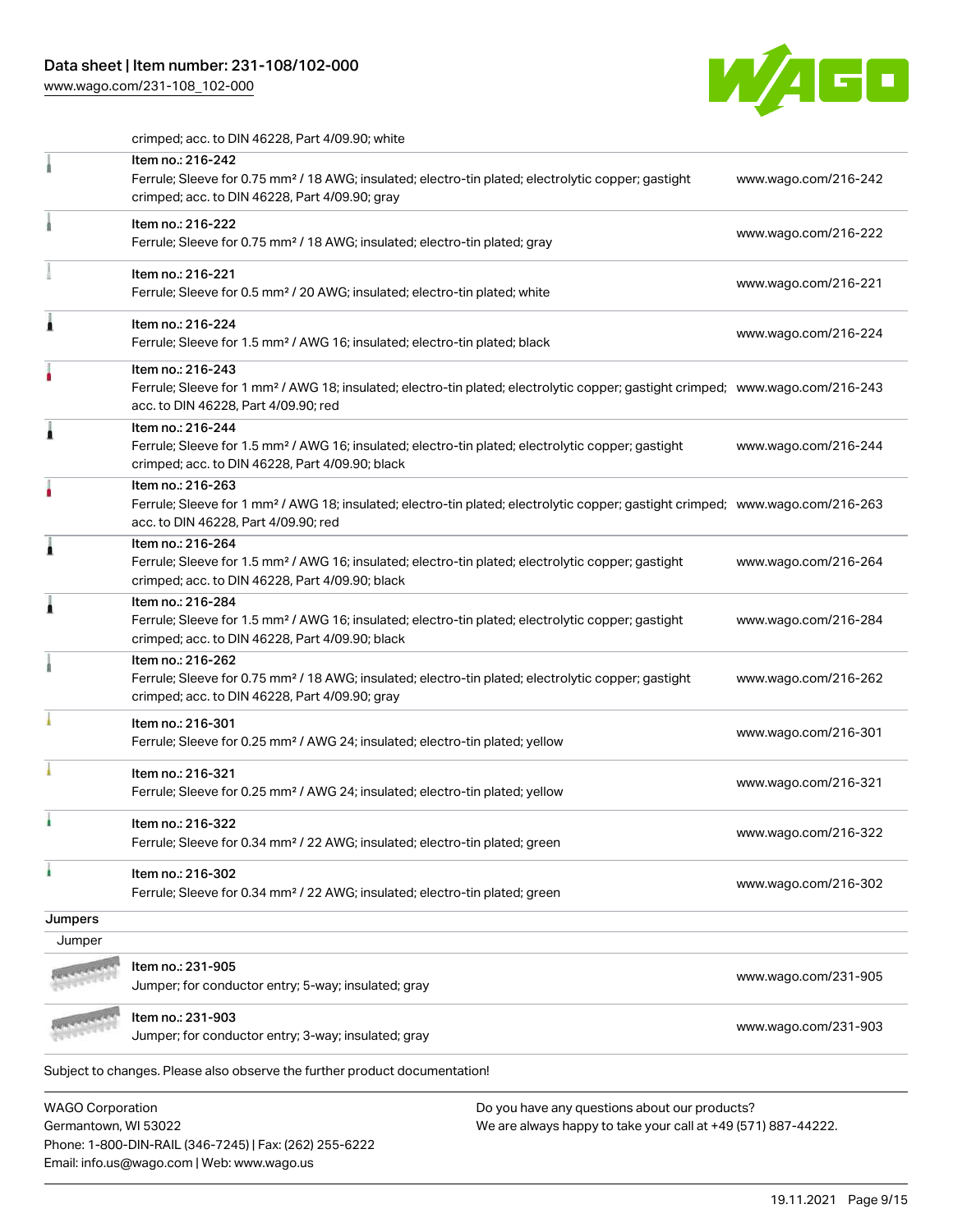# Data sheet | Item number: 231-108/102-000

[www.wago.com/231-108\\_102-000](http://www.wago.com/231-108_102-000)



|                       | Item no.: 231-907<br>Jumper; for conductor entry; 7-way; insulated; gray                                        | www.wago.com/231-907 |
|-----------------------|-----------------------------------------------------------------------------------------------------------------|----------------------|
|                       | Item no.: 231-910<br>Jumper; for conductor entry; 10-way; insulated; gray                                       | www.wago.com/231-910 |
|                       | Item no.: 231-902<br>Jumper; for conductor entry; 2-way; insulated; gray                                        | www.wago.com/231-902 |
| Strain relief         |                                                                                                                 |                      |
| Strain relief housing |                                                                                                                 |                      |
|                       | Item no.: 232-608<br>Strain relief housing; gray                                                                | www.wago.com/232-608 |
| Insulations stops     |                                                                                                                 |                      |
| Insulation stop       |                                                                                                                 |                      |
|                       | Item no.: 231-672<br>Insulation stop; 0.75 - 1 mm <sup>2</sup> ; dark gray                                      | www.wago.com/231-672 |
|                       | Item no.: 231-670<br>Insulation stop; 0.08-0.2 mm <sup>2</sup> / 0.2 mm <sup>2</sup> "s"; white                 | www.wago.com/231-670 |
|                       | Item no.: 231-671<br>Insulation stop; 0.25 - 0.5 mm <sup>2</sup> ; light gray                                   | www.wago.com/231-671 |
| <b>Tools</b>          |                                                                                                                 |                      |
| Operating tool        |                                                                                                                 |                      |
|                       | Item no.: 209-130<br>Operating tool; suitable for 264, 280 and 281 Series; 1-way; of insulating material; white | www.wago.com/209-130 |
|                       | Item no.: 209-132<br>Operating tool; for connecting comb-style jumper bar; 2-way; of insulating material        | www.wago.com/209-132 |
|                       | Item no.: 231-159<br>Operating tool; natural                                                                    | www.wago.com/231-159 |
|                       | Item no.: 231-231<br>Combination operating tool; red                                                            | www.wago.com/231-231 |
|                       | Item no.: 231-131<br>Operating tool; made of insulating material; 1-way; loose; white                           | www.wago.com/231-131 |

Subject to changes. Please also observe the further product documentation!

WAGO Corporation Germantown, WI 53022 Phone: 1-800-DIN-RAIL (346-7245) | Fax: (262) 255-6222 Email: info.us@wago.com | Web: www.wago.us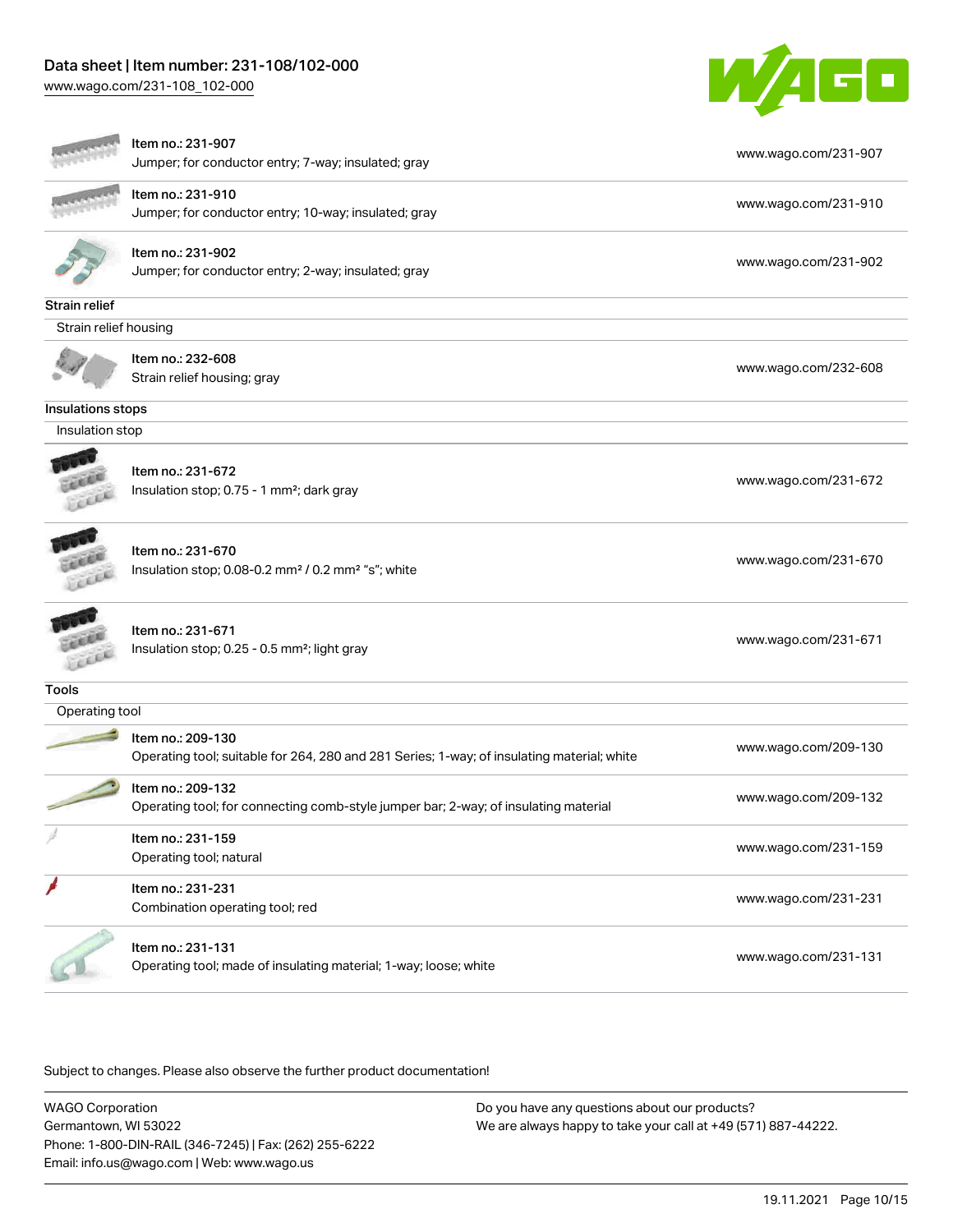## Data sheet | Item number: 231-108/102-000

[www.wago.com/231-108\\_102-000](http://www.wago.com/231-108_102-000)



Item no.: 231-291 Operating tool; made of insulating material; 1-way; loose; red



[www.wago.com/231-291](http://www.wago.com/231-291)

| Item no.: 280-432<br>Operating tool; made of insulating material; 2-way; white | www.wago.com/280-432 |
|--------------------------------------------------------------------------------|----------------------|
| Item no.: 280-434<br>Operating tool; made of insulating material; 4-way        | www.wago.com/280-434 |
| Item no.: 280-437<br>Operating tool; made of insulating material; 7-way        | www.wago.com/280-437 |
| Item no.: 280-440<br>Operating tool; made of insulating material; 10-way       | www.wago.com/280-440 |
| Item no.: 280-435<br>Operating tool; made of insulating material; 5-way; gray  | www.wago.com/280-435 |
| Item no.: 280-436<br>Operating tool; made of insulating material; 6-way        | www.wago.com/280-436 |
| Item no.: 280-438<br>Operating tool; made of insulating material; 8-way        | www.wago.com/280-438 |
| Item no.: 280-433<br>Operating tool; made of insulating material; 3-way        | www.wago.com/280-433 |

### Downloads Documentation

# Additional Information

| Additional Information |            |        |          |
|------------------------|------------|--------|----------|
| Technical explanations | 2019 Apr 3 | pdf    | Download |
|                        |            | 2.0 MB |          |

### CAD files

#### CAD data

| 2D/3D Models 231-108/102-000      | URL | Download |
|-----------------------------------|-----|----------|
| CAE data                          |     |          |
| EPLAN Data Portal 231-108/102-000 | URL | Download |
| ZUKEN Portal 231-108/102-000      | URL | Download |

| WAGO Corporation                                       | Do you have any questions about our products?                 |
|--------------------------------------------------------|---------------------------------------------------------------|
| Germantown. WI 53022                                   | We are always happy to take your call at +49 (571) 887-44222. |
| Phone: 1-800-DIN-RAIL (346-7245)   Fax: (262) 255-6222 |                                                               |
| Email: info.us@wago.com   Web: www.wago.us             |                                                               |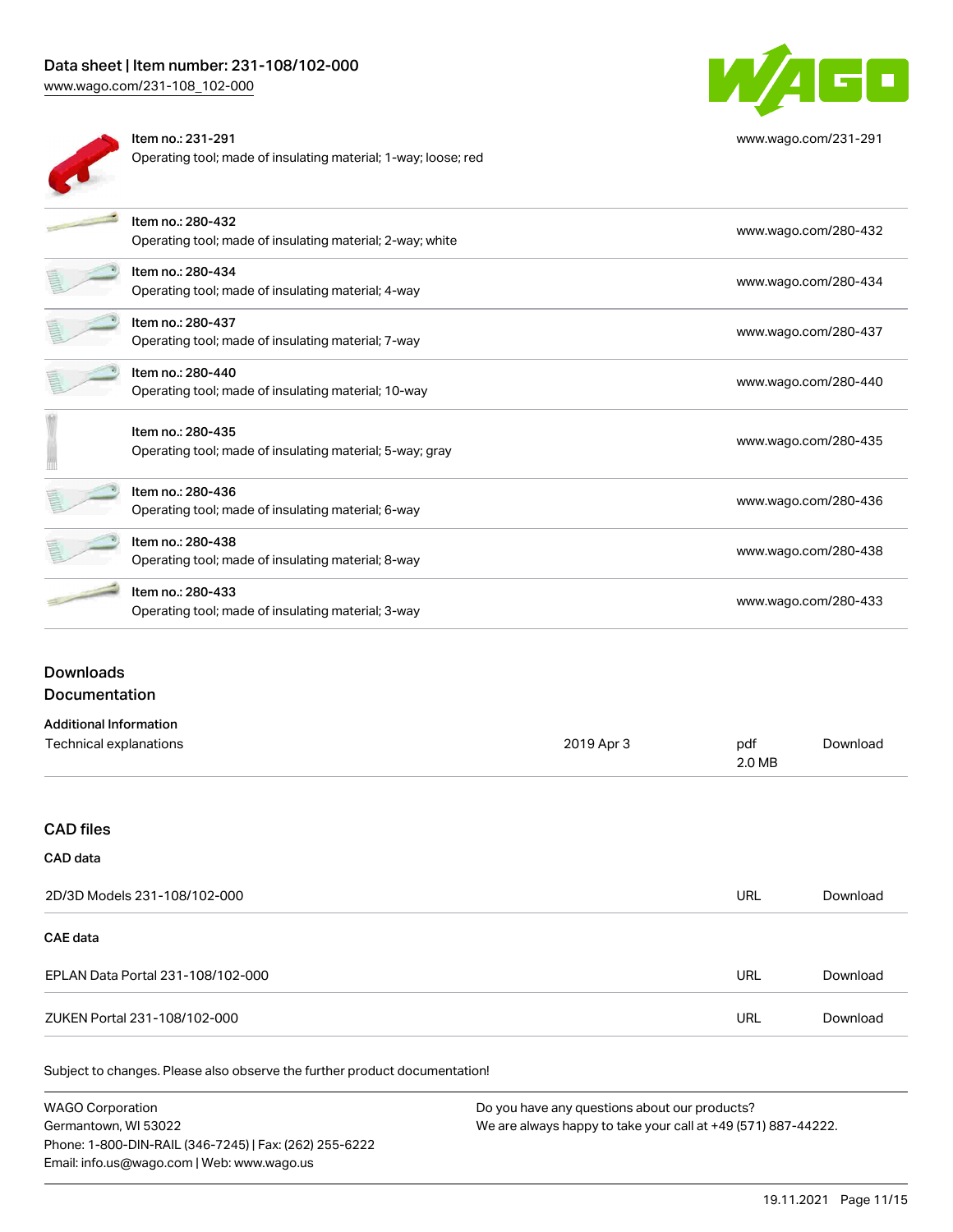

| EPLAN Data Portal 231-108/102-000 | URL | Download |
|-----------------------------------|-----|----------|
|                                   |     |          |

### Environmental Product Compliance

#### Compliance Search

| Environmental Product Compliance 231-108/102-000                                                        | URL | Download |
|---------------------------------------------------------------------------------------------------------|-----|----------|
| 1-conductor female connector; CAGE CLAMP <sup>®</sup> ; 2.5 mm <sup>2</sup> ; Pin spacing 5 mm; 8-pole; |     |          |
| with integrated end plate; 2,50 mm <sup>2</sup> ; gray                                                  |     |          |

### Installation Notes



Total pole number for female connectors = pole number for male header

#### Application



Female connectors with a built-in end plate require no extra space, while maintaining the nominal cross-section. This means: Total length of female connectors is reduced to "pole no. x pin spacing"!

Subject to changes. Please also observe the further product documentation!

WAGO Corporation Germantown, WI 53022 Phone: 1-800-DIN-RAIL (346-7245) | Fax: (262) 255-6222 Email: info.us@wago.com | Web: www.wago.us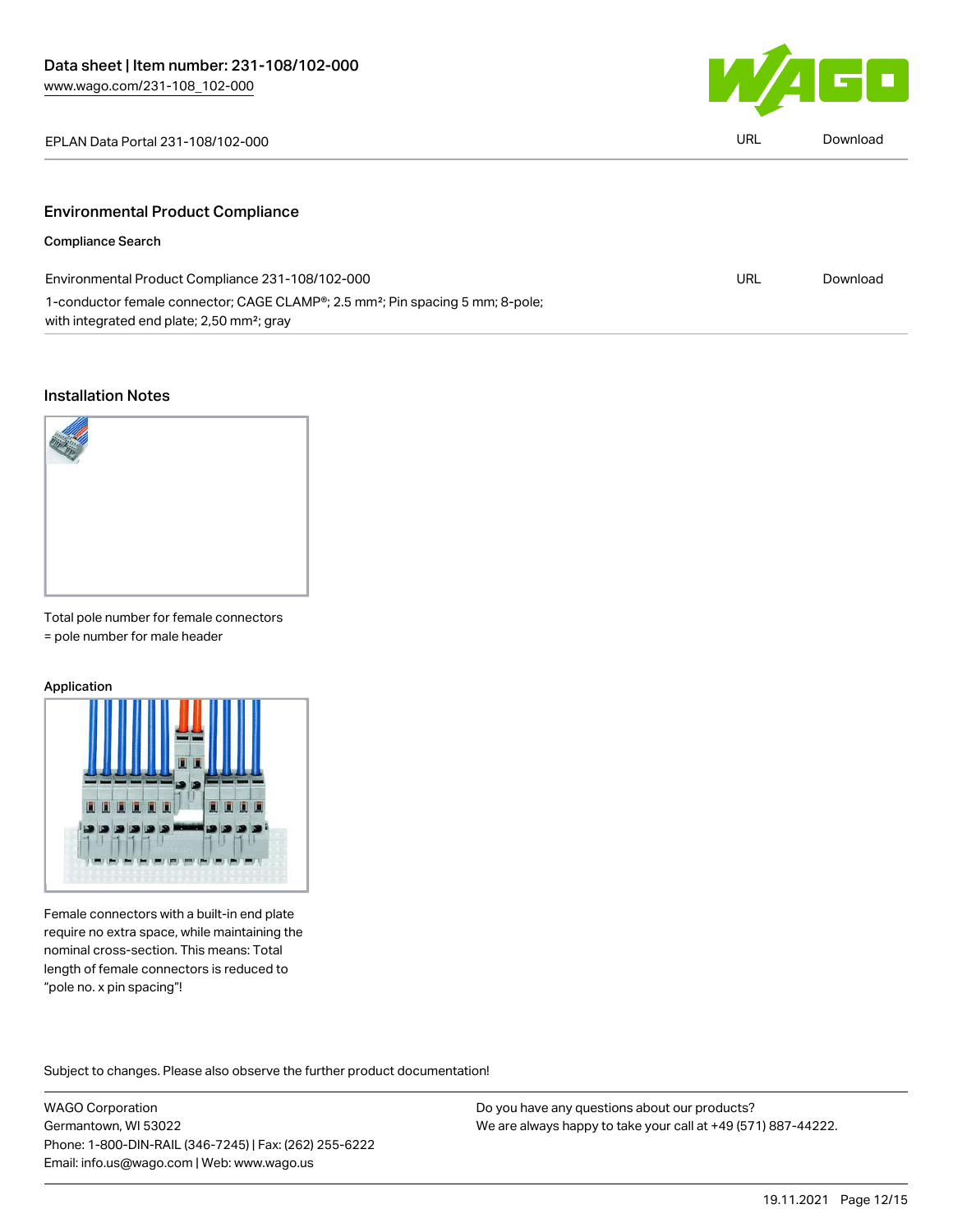



Inserting a conductor via 3.5 mm screwdriver – CAGE CLAMP® actuation parallel to conductor entry.



Inserting a conductor via 3.5 mm screwdriver – CAGE CLAMP® actuation perpendicular to conductor entry.



Inserting a conductor into CAGE CLAMP® unit via operating lever (231-291).



Inserting a conductor via operating tool.



Coding a female connector by removing coding finger(s).

Subject to changes. Please also observe the further product documentation!

WAGO Corporation Germantown, WI 53022 Phone: 1-800-DIN-RAIL (346-7245) | Fax: (262) 255-6222 Email: info.us@wago.com | Web: www.wago.us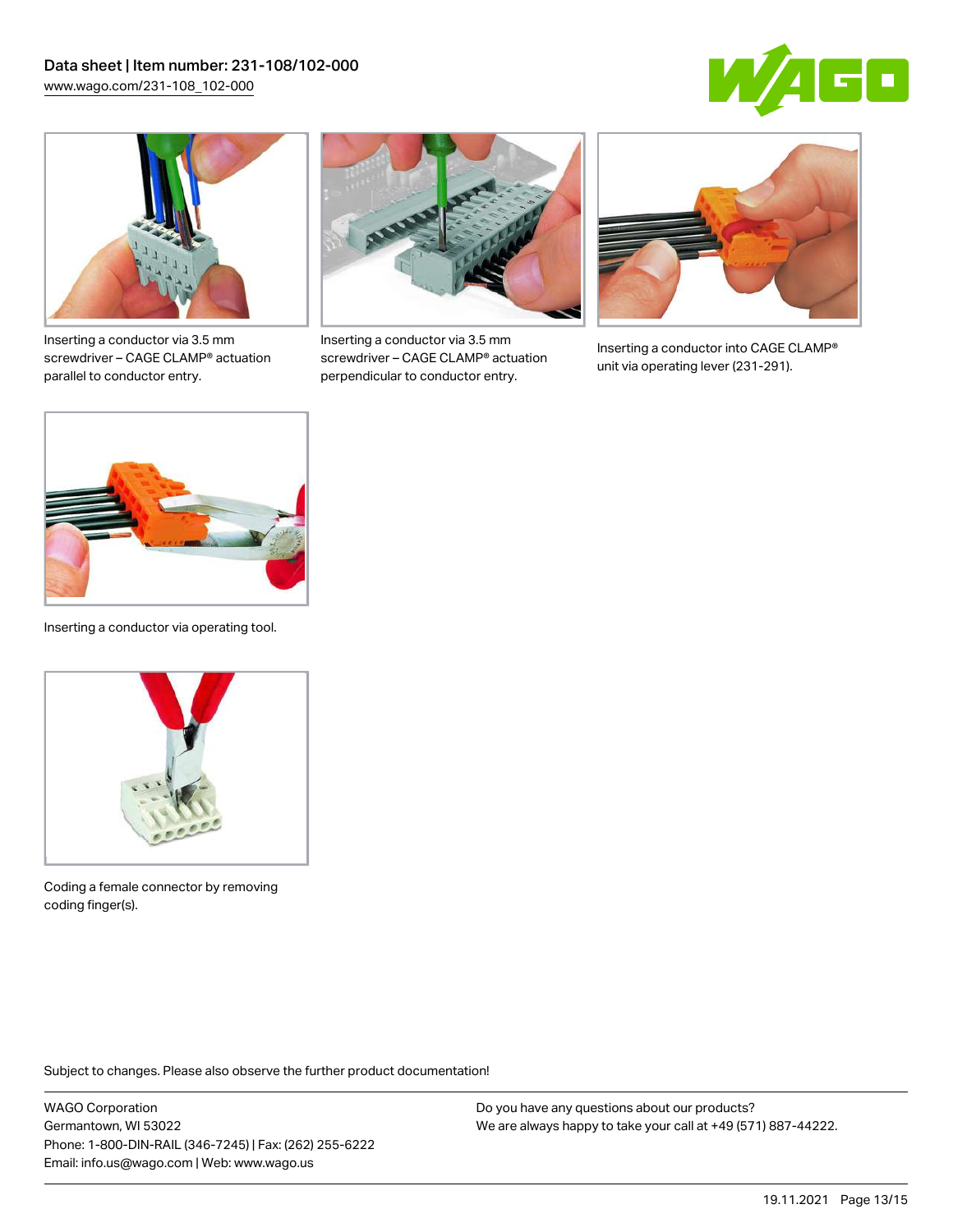



Testing – female connector with CAGE CLAMP®

Integrated test ports for testing perpendicular to conductor entry via 2 or 2.3 mm Ø test plug

Installation



Male connector with strain relief plate



Strain relief housing shown with a male connector equipped with CAGE CLAMP®



Labeling via direct marking or self-adhesive strips.

Subject to changes. Please also observe the further product documentation! Product family

WAGO Corporation Germantown, WI 53022 Phone: 1-800-DIN-RAIL (346-7245) | Fax: (262) 255-6222 Email: info.us@wago.com | Web: www.wago.us